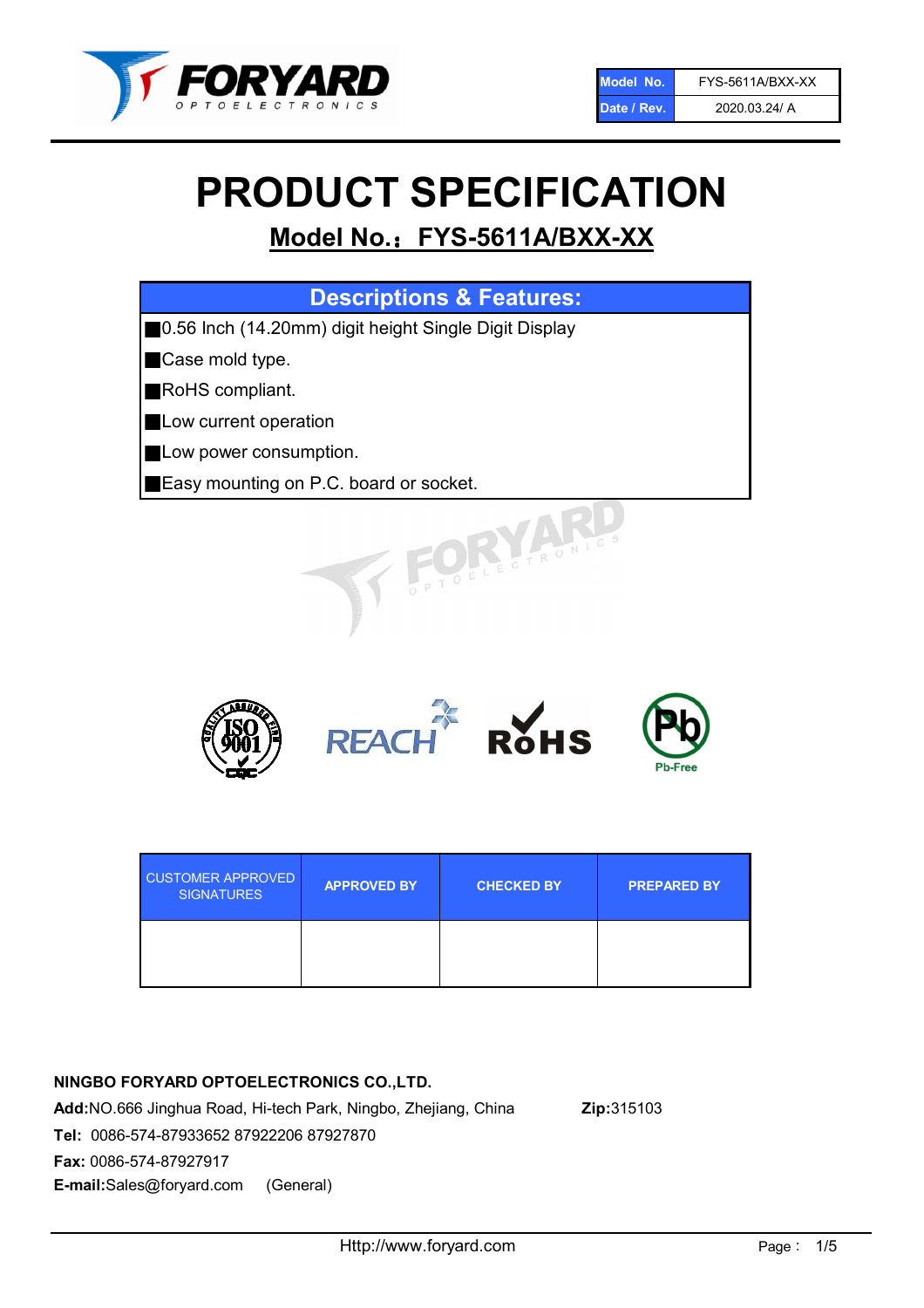

| Model No.   | FYS-5611A/BXX-XX |
|-------------|------------------|
| Date / Rev. | 2020.03.24/ A    |

# Model No.: FYS-5611A/BXX-XX

## ■ -XX: REF Surface / Epoxy color

| Color<br><b>Number</b>     |                 |                           |             |                |
|----------------------------|-----------------|---------------------------|-------------|----------------|
| REF Surface Color  ○ White |                 | ○ Black  ○ Gray           | $\circ$ Red | IO Green       |
| Epoxy Color                | l ⊜ Water Clear | $\circ$ White $\circ$ Red | I⊖ Green    | $\circ$ Yellow |

#### ■ Mechanical Dimensions



### Notes:

- 1. All pins are Φ0.50[.020]mm
- 2. Dimension in millimeter [inch], tolerance is ±0.25 [.010] and angle is ±1° unless otherwise noted.
- 3. Bending≤Length\*1%.
- 4.The specifications,characteristics and technical data described in the datasheet are subject to change without prior notice.
- 5.The drawing is different from the actual one, please refer to the sample.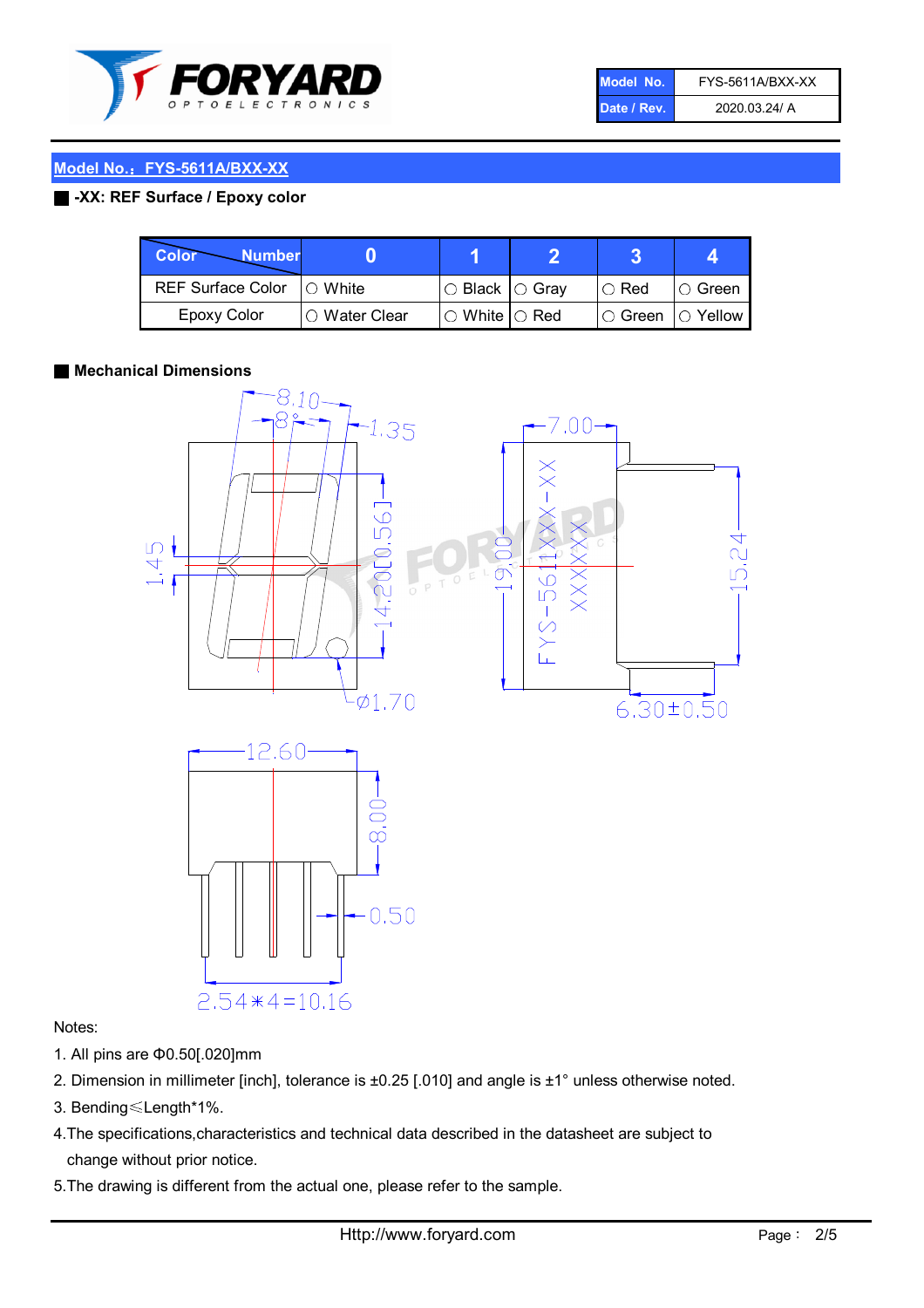

| Model No.   | FYS-5611A/BXX-XX |
|-------------|------------------|
| Date / Rev. | 2020.03.24/ A    |

# Model No.: FYS-5611A/BXX-XX

■ All Light On Segments Feature & Pin Position



■ Internal Circuit Diagrams

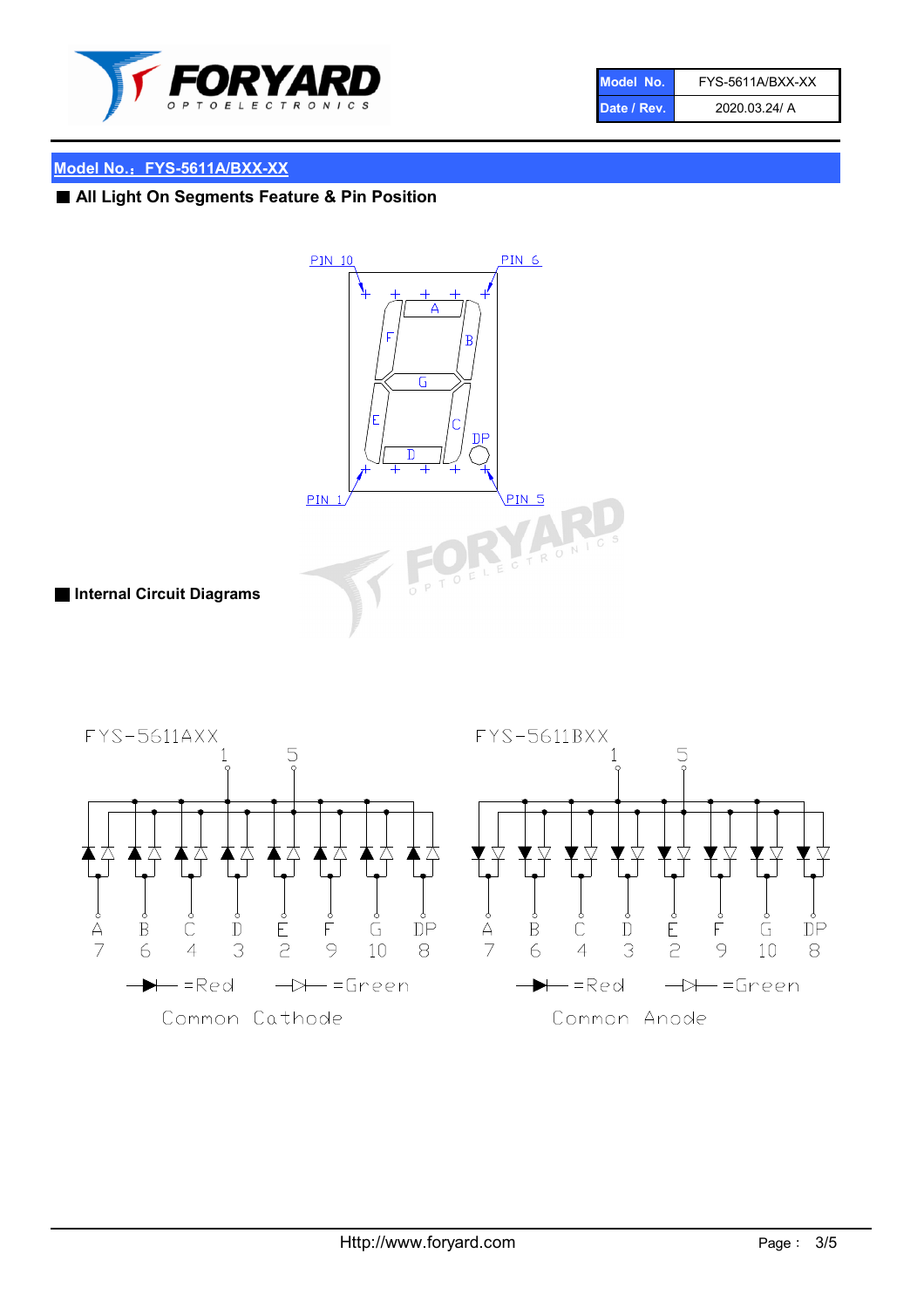

| Model No.   | FYS-5611A/BXX-XX |
|-------------|------------------|
| Date / Rev. | 2020.03.24/ A    |

(Ta=25℃)

# Model No.: FYS-5611A/BXX-XX

|  | Absolute maximum ratings |  |
|--|--------------------------|--|
|  |                          |  |

| <b>psolute maximum ratings</b> |                                        |                 |            |              | (Ta=25℃)     |
|--------------------------------|----------------------------------------|-----------------|------------|--------------|--------------|
|                                | <b>Test Condition</b><br><b>Symbol</b> |                 |            | <b>Value</b> |              |
| <b>Parameter</b>               |                                        |                 | <b>Min</b> | <b>Max</b>   | <b>Unit</b>  |
| Reverse Voltage                | VR                                     | $IR = 30$       | 5          |              | V            |
| <b>Forward Current</b>         | IF                                     |                 |            | 30           | mA           |
| Power Dissipation              | Pd                                     |                 |            | 100          | mW           |
| <b>Pulse Current</b>           | Ipeak                                  | Duty=0.1mS,1KHz |            | 150          | mA           |
| <b>Operating Temperature</b>   | Topr                                   |                 | $-40$      | $+85$        | $^{\circ}$ C |
| Storage Temperature            | Tstr                                   |                 | -40        | $+85$        | $^{\circ}$ C |

### ■ Electrical-Optical Characteristics

#### ● Color Code & Chip Characteristics:(Test Condition:IF=10mA)

Typ Max S | Hi $\textsf{Red}$  | AlGaInP | 660nm LE 20nm | 2.00 | 2.50 D | Super Red | AIGaAs/DH | 650nm | 20nm | 2.00 | 2.50 E | Orange | GaAsP | 625nm | 35nm | 2.00 | 2.50 A | Amber | GaAsP | 610nm | 35nm | 2.00 | 2.50 Y | Yellow | GaAsP | 590nm | 35nm | 2.00 | 2.50 G Yellow Green AIGaInP | 570nm | 10nm | 2.00 | 2.50 3.00 3.80 3.00 3.80 W | White | InGaN/GaN | X=0.29,Y=0.30 |CCT:9500K| 3.00 | 3.80 UHR Ultra Hi Red | AlGaInP | 640nm | 20nm | 2.00 | 2.50 UR | Ultra Red | AlGaInP | 635nm | 20nm | 2.00 | 2.50 UE Ultra Orange | AIGaInP | 625nm | 20nm | 2.00 | 2.50 UA Ultra Amber | AIGaInP | 610nm | 20nm | 2.00 | 2.50  $UV$  Ultra Yellow  $\vert$  AlGaInP  $\vert$  590nm  $\vert$  20nm  $\vert$  2.00  $\vert$  2.50  $\text{UG}$  Ultra Yellow Green | AIGaInP | 570nm | 30nm | 2.00 | 2.50 PG Pure Green | InGaN | 520nm | 36nm | 3.00 | 3.80 30nm 3.00 3.80 30nm 3.00 3.80 UW |Ultra White | InGaN/GaN | X=0.29,Y=0.30 |CCT:9500K| 3.00 | 3.80 10~20 Standard brightness Forward Voltage(VF) Unit:V 15~30 10~20 10~20 625nm GaAsP 590nm **Emitting Color Dice Material** 10~21 610nm Luminous **Intensity** (Iv) Unit:mcd AlGainP 660nm GaAsP GaAsP AlGaAs/DH **Spectral** Line halfwidth (∆λ1/2) Peak Wave Length $(\lambda_{\rm P})$ UB 460nm 635nm AlGaInP AlGaInP AlGaInP InGaN/GaN AlGaInP | 570nm | 10nm | 2.00 | 2.50 | 10~20 30~105 30~135 460nm 520nm Ultra brightness **AlGaInP** AlGaInP 60nm AlGaInP 640nm Segment-to-Segment Luminous Intensity ratio(Iv-M) 1.5:1 610nm 9~20(mw) 350~450 470nm 120~180 120~180 Ultra Blue InGaN/GaN InGaN/GaN 9~20(mw) 20~50 280~600 570nm | 30nm | 2.00 | 2.50 | 20~60 470nm 590nm InGaN/GaN B Blue I InGaN 40~85 60~120~180 40~70

### Note:

1.Luminous Intensity is based on the Foryard standards.

2.Pay attention about static for InGaN